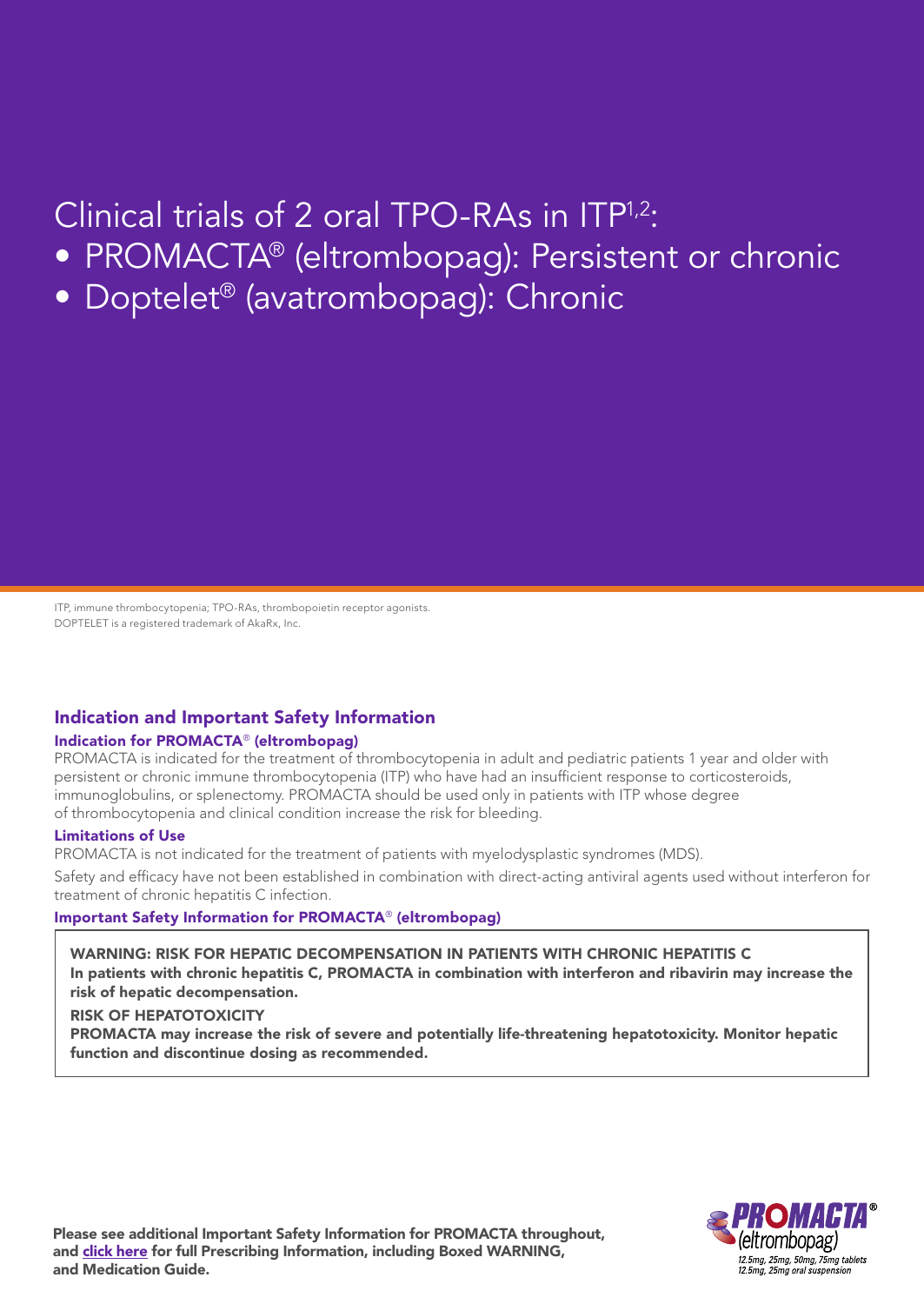## Overview of clinical trials

## Adult and pediatric pivotal trials<sup>1-12</sup>

|                                                    | <b>PROMACTA®</b> (eltrombopag)                                                                                                  | Doptelet <sup>®</sup> (avatrombopag) <sup>*</sup>                                                                                                                                                                                                 |
|----------------------------------------------------|---------------------------------------------------------------------------------------------------------------------------------|---------------------------------------------------------------------------------------------------------------------------------------------------------------------------------------------------------------------------------------------------|
| <b>Total adult</b>                                 | 730 adult patients with<br>persistent or chronic ITP <sup>1</sup>                                                               | 205 adult patients with chronic ITP6-8,12                                                                                                                                                                                                         |
| Short term<br>$(28 \text{ days-6 months})^{3-8}$   | • TRA100773A (N=117, phase $2^3$ )<br>• TRA100773B (N=114, phase $3$ ) <sup>4</sup><br>• RAISE (N=197, phase $3$ ) <sup>5</sup> | • NCT00441090 (phase $2$ ) <sup>6</sup><br>- Core study ( $N=64$ ) <sup>6</sup><br>- Rollover study NCT00625443<br>(N=53 patients who completed<br>28 days in core study) $7$<br>• NCT01438840 (phase $3)^8$<br>$-Core$ study (N=49) <sup>8</sup> |
| Long term<br>$(>1$ year) <sup>1,8</sup>            | • EXTEND long-term study<br>(N=302, phase 3) <sup>11</sup>                                                                      | $-$ Extension phase (n=39) <sup>12</sup>                                                                                                                                                                                                          |
| <b>Total pediatric</b>                             | 159 pediatric patients with<br>persistent or chronic ITP <sup>1</sup>                                                           | 0 pediatric patients with chronic ITP <sup>2,6-8,12</sup>                                                                                                                                                                                         |
| <b>Pediatric</b><br>(31 weeks and 37 weeks) $9,10$ | • PETIT (N=67, phase $2$ ) <sup>9</sup><br>• PETIT 2 (N=92, phase $3^{10}$                                                      | • $N/A^{2,6-8,12}$                                                                                                                                                                                                                                |
| <b>Total patients studied</b>                      | • 889 <sup>1</sup>                                                                                                              | • $205^{2,6-8,12}$                                                                                                                                                                                                                                |

 The products shown here are not interchangeable. No conclusion regarding comparative safety or efficacy can be drawn from this information.

\* Avatrombopag is indicated for the treatment of thrombocytopenia in adult patients with chronic ITP who have had an insufficient response to previous treatment.2

## Important Safety Information for PROMACTA® (eltrombopag) (continued)

## Hepatotoxicity

2

PROMACTA may increase the risk of severe and potentially life-threatening hepatotoxicity.

*Treatment of ITP, chronic hepatitis C, and refractory severe aplastic anemia*

- Measure serum alanine aminotransferase (ALT), aspartate aminotransferase (AST), and bilirubin prior to initiation of PROMACTA, every 2 weeks during the dose-adjustment phase, and monthly following establishment of a stable dose
- PROMACTA inhibits UGT1A1 and OATP1B1, which may lead to indirect hyperbilirubinemia. If bilirubin is elevated, perform fractionation
- Evaluate abnormal serum liver tests with repeat testing within 3 to 5 days. If the abnormalities are confirmed, monitor serum liver tests weekly until resolved or stabilized
- Discontinue PROMACTA if ALT levels increase to ≥3 times the upper limit of normal in patients with normal liver function or ≥3 times baseline in patients with pretreatment elevations in transaminases and are progressively increasing; or persistent for ≥4 weeks; or accompanied by increased direct bilirubin; or accompanied by clinical symptoms of liver injury or evidence for hepatic decompensation
- If the potential benefit for reinitiating treatment with PROMACTA outweighs the risk for hepatotoxicity, then consider cautiously reintroducing PROMACTA and measure serum liver tests weekly during the dose-adjustment phase. Hepatotoxicity may reoccur if PROMACTA is reinitiated. If liver test abnormalities persist, worsen, or recur, then permanently discontinue PROMACTA

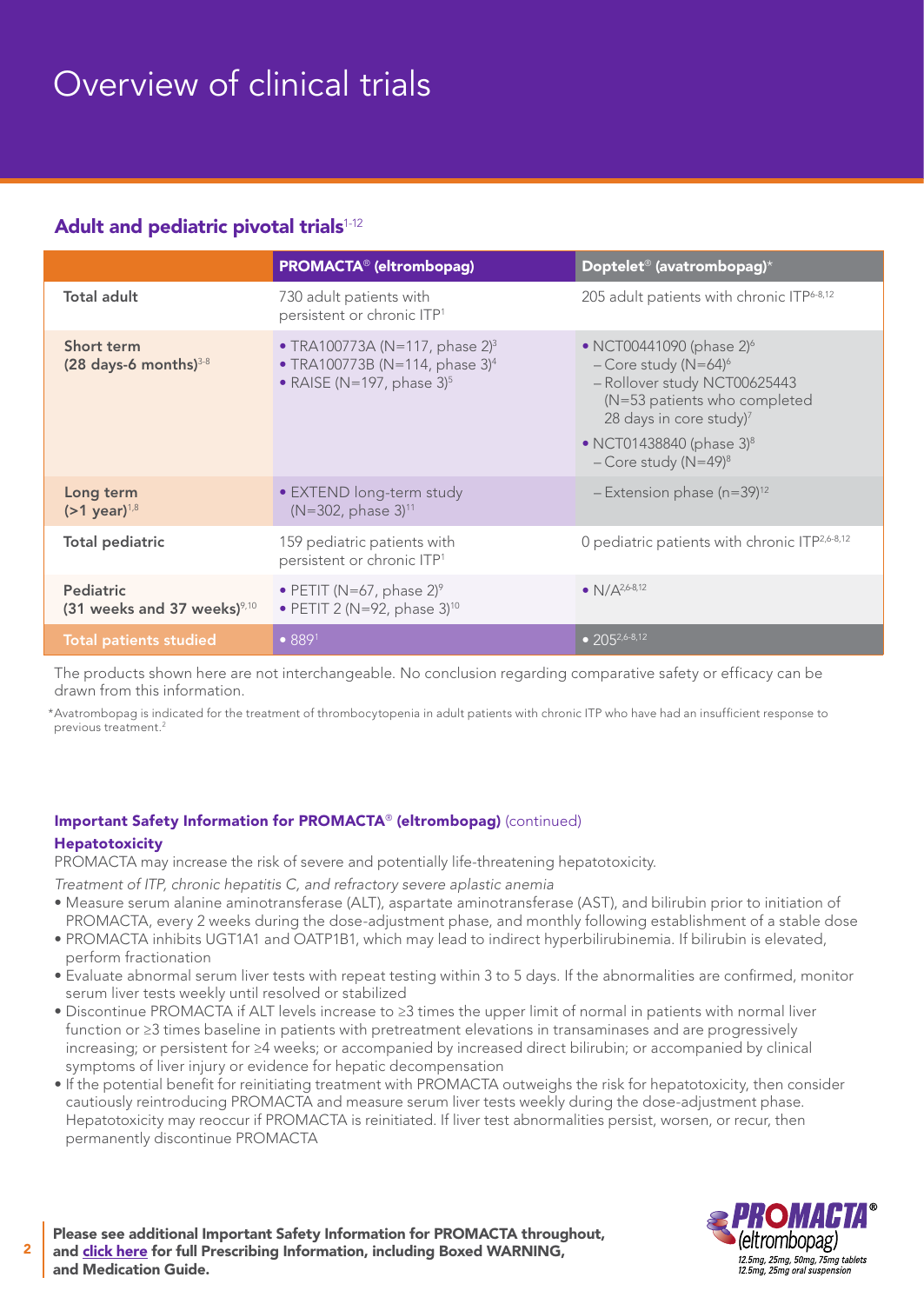# Design of 6-month trials

## Six-month randomized, double-blind, placebo-controlled studies in adult patients $1,12$

|                                                         | <b>PROMACTA®</b> (eltrombopag)<br>RAISE, NCT003703311,5,13,14                                                                                                                                                                                                                                                                                                                                                                                                          | Doptelet <sup>®</sup> (avatrombopag)<br><b>NCT01438840 (Core Study)</b> 8,12                                                                                                                                                                                                                                                     |
|---------------------------------------------------------|------------------------------------------------------------------------------------------------------------------------------------------------------------------------------------------------------------------------------------------------------------------------------------------------------------------------------------------------------------------------------------------------------------------------------------------------------------------------|----------------------------------------------------------------------------------------------------------------------------------------------------------------------------------------------------------------------------------------------------------------------------------------------------------------------------------|
| Population                                              | PROMACTA: n=135 Total: N=49<br>Total: $N=197$<br>$\rightarrow$<br>Placebo: n=62                                                                                                                                                                                                                                                                                                                                                                                        | $\rightarrow$ Avatrombopag:<br>$n = 32$<br>Placebo: n=17                                                                                                                                                                                                                                                                         |
| <b>Inclusion criteria</b>                               | 75 sites in 23 countries, including the US                                                                                                                                                                                                                                                                                                                                                                                                                             | 27 sites in 11 countries, excluding the US                                                                                                                                                                                                                                                                                       |
|                                                         |                                                                                                                                                                                                                                                                                                                                                                                                                                                                        |                                                                                                                                                                                                                                                                                                                                  |
| Baseline platelet count                                 | $\bullet$ <30,000/mcL                                                                                                                                                                                                                                                                                                                                                                                                                                                  | $\bullet$ <30,000/mcL                                                                                                                                                                                                                                                                                                            |
| Prior ITP therapies                                     | $\bullet \geq 1$                                                                                                                                                                                                                                                                                                                                                                                                                                                       | $\bullet \geq 1$                                                                                                                                                                                                                                                                                                                 |
| <b>Exclusion criteria</b>                               | • Previous PROMACTA study participation<br>• Cardiovascular disease<br>· History of arterial or venous thrombosis, in<br>the presence of ≥2 additional risk factors<br>· Chronic or active hepatitis<br>• Concurrent malignant disease and/or<br>history of cancer treatment with cytotoxic<br>chemotherapy and/or radiotherapy<br>• Evidence of HIV infection                                                                                                         | • Gastric atrophy<br>• Cardiovascular disease<br>• Arterial or venous thrombosis<br>• Secondary ITP<br>· Active chronic hepatitis<br>• Cirrhosis<br>· Malignant disease<br>· Myelodysplastic syndromes<br>· Pernicious anemia<br>· Portal hypertension<br>· Use of romiplostim or eltrombopag<br>within 4 weeks of randomization |
| <b>Baseline characteristics</b>                         |                                                                                                                                                                                                                                                                                                                                                                                                                                                                        |                                                                                                                                                                                                                                                                                                                                  |
| Patients with history of<br>splenectomy, %              | • 37% for eltrombopag; 34% for placebo                                                                                                                                                                                                                                                                                                                                                                                                                                 | • 34% for avatrombopag; 29% for placebo                                                                                                                                                                                                                                                                                          |
| Patients receiving<br>concomitant ITP<br>medications, % | • 47% for eltrombopag; 50% for placebo                                                                                                                                                                                                                                                                                                                                                                                                                                 | • 47% for avatrombopag; 41% for placebo                                                                                                                                                                                                                                                                                          |
| Patients who received<br>≥5 prior ITP therapies, %      | • 26% for eltrombopag; 18% for placebo                                                                                                                                                                                                                                                                                                                                                                                                                                 | • ~30% (prior medications only)                                                                                                                                                                                                                                                                                                  |
| <b>Primary end point</b>                                | · Odds of response (platelet count<br>≥50,000/mcL to ≤400,000/mcL) to<br>PROMACTA vs placebo                                                                                                                                                                                                                                                                                                                                                                           | · Median cumulative weeks of platelet<br>response (≥50,000/mcL) in the absence<br>of rescue therapy (Week 1 through<br><b>Week 26)</b>                                                                                                                                                                                           |
| <b>Secondary end points</b>                             | • Median platelet counts (Day 8 through<br><b>Week 26)</b><br>• Percentage of patients requiring rescue<br>therapy (Day 1 through Week 26)<br>• Maximum and total weeks of platelet<br>response (Day 1 through Week 26)<br>• Percentage of patients with a reduction<br>in use of concomitant ITP medication<br>(Day 1 through Week 26)<br>• Severity of bleeding events on the<br><b>WHO Bleeding Scale</b><br>· Patient-reported HRQoL outcomes<br>(through Week 26) | • Proportion of patients with a response<br>at Day 8<br>· Proportion of patients with a reduction<br>in use of concomitant ITP medication<br>(Week 1 through Week 26)                                                                                                                                                            |

The products shown here are not interchangeable. No conclusion regarding comparative safety or efficacy can be drawn from this information.

HRQoL, health-related quality of life; WHO, World Health Organization.

3

Please see additional Important Safety Information for PROMACTA throughout, and [click here](https://www.novartis.us/sites/www.novartis.us/files/promacta.pdf) for full Prescribing Information, including Boxed WARNING, and Medication Guide.

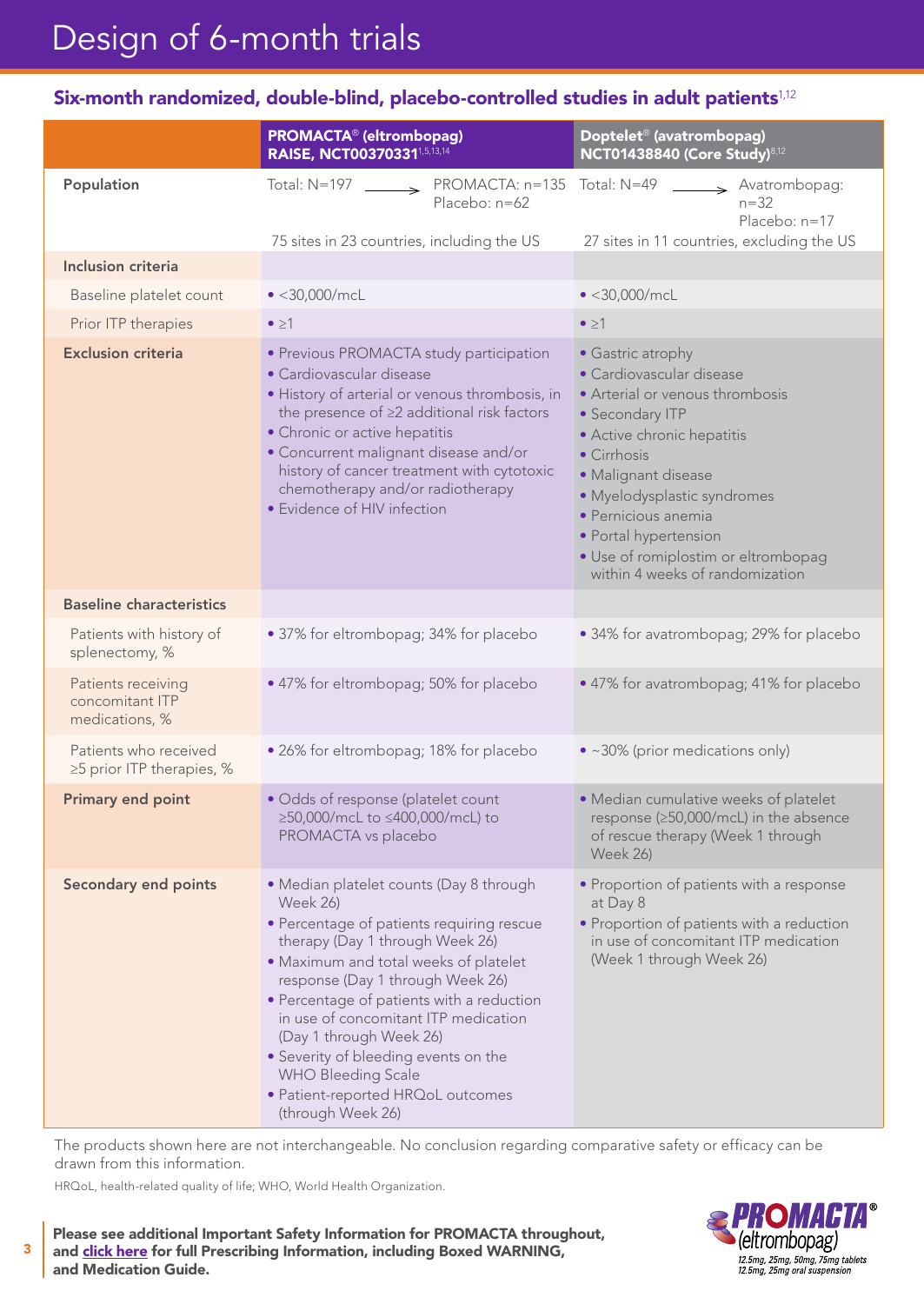# Design of trials longer than 1 year

## Single-arm, open-label extension studies in adult patients<sup>1,12</sup>

|                             | <b>PROMACTA<sup>®</sup></b> (eltrombopag)<br><b>EXTEND, NCT003514681,11,15</b>                                                                                                                                                                                                                                                                                                                                                                                                                                                                                  | Doptelet <sup>®</sup> (avatrombopag)<br>NCT01438840 (Extension Phase) <sup>8,12</sup>                                                                       |
|-----------------------------|-----------------------------------------------------------------------------------------------------------------------------------------------------------------------------------------------------------------------------------------------------------------------------------------------------------------------------------------------------------------------------------------------------------------------------------------------------------------------------------------------------------------------------------------------------------------|-------------------------------------------------------------------------------------------------------------------------------------------------------------|
| Population                  | PROMACTA: N=302                                                                                                                                                                                                                                                                                                                                                                                                                                                                                                                                                 | Avatrombopag: n=39                                                                                                                                          |
| Length of study             | $\bullet$ 7 years                                                                                                                                                                                                                                                                                                                                                                                                                                                                                                                                               | $\bullet$ 1.5 years                                                                                                                                         |
| <b>Inclusion criteria</b>   | • Adults with ITP who had previously been<br>enrolled in TRA100773A, TRA100773B,<br>RAISE, or REPEAT                                                                                                                                                                                                                                                                                                                                                                                                                                                            | • Adults with ITP who had previously<br>been enrolled in the NCT01438840<br>core study                                                                      |
| <b>Exclusion criteria</b>   | · Patients who had experienced drug<br>intolerance or toxicity related to<br>eltrombopag in their previous study                                                                                                                                                                                                                                                                                                                                                                                                                                                | • Patients with significant safety or<br>tolerability concerns related to<br>avatrombopag in the core study                                                 |
| <b>Primary end point</b>    | • Safety and tolerability parameters                                                                                                                                                                                                                                                                                                                                                                                                                                                                                                                            | • Safety and tolerability parameters                                                                                                                        |
| <b>Secondary end points</b> | • Percentage of patients with a platelet<br>count ≥30,000/mcL or ≥50,000/mcL in the<br>absence of rescue medication<br>• Percentage of patients who responded<br>to eltrombopag in a previous study and<br>who respond to retreatment with a rise<br>in platelet count to either ≥30,000/mcL or<br>≥50,000/mcL<br>• Percentage of patients with a reduction<br>in use of concomitant ITP medications<br>• Percentage of patients requiring rescue<br>therapy<br>• Maximum bleeding score at any time<br>during the study<br>· Best postbaseline change in HRQoL | · Median platelet count<br>• Percentage of patients requiring use<br>of rescue therapy<br>• Severity of bleeding events on the<br><b>WHO Bleeding Scale</b> |

The products shown here are not interchangeable. No conclusion regarding comparative safety or efficacy can be drawn from this information.



Please see additional Important Safety Information for PROMACTA throughout, and [click here](https://www.novartis.us/sites/www.novartis.us/files/promacta.pdf) for full Prescribing Information, including Boxed WARNING, and Medication Guide.

4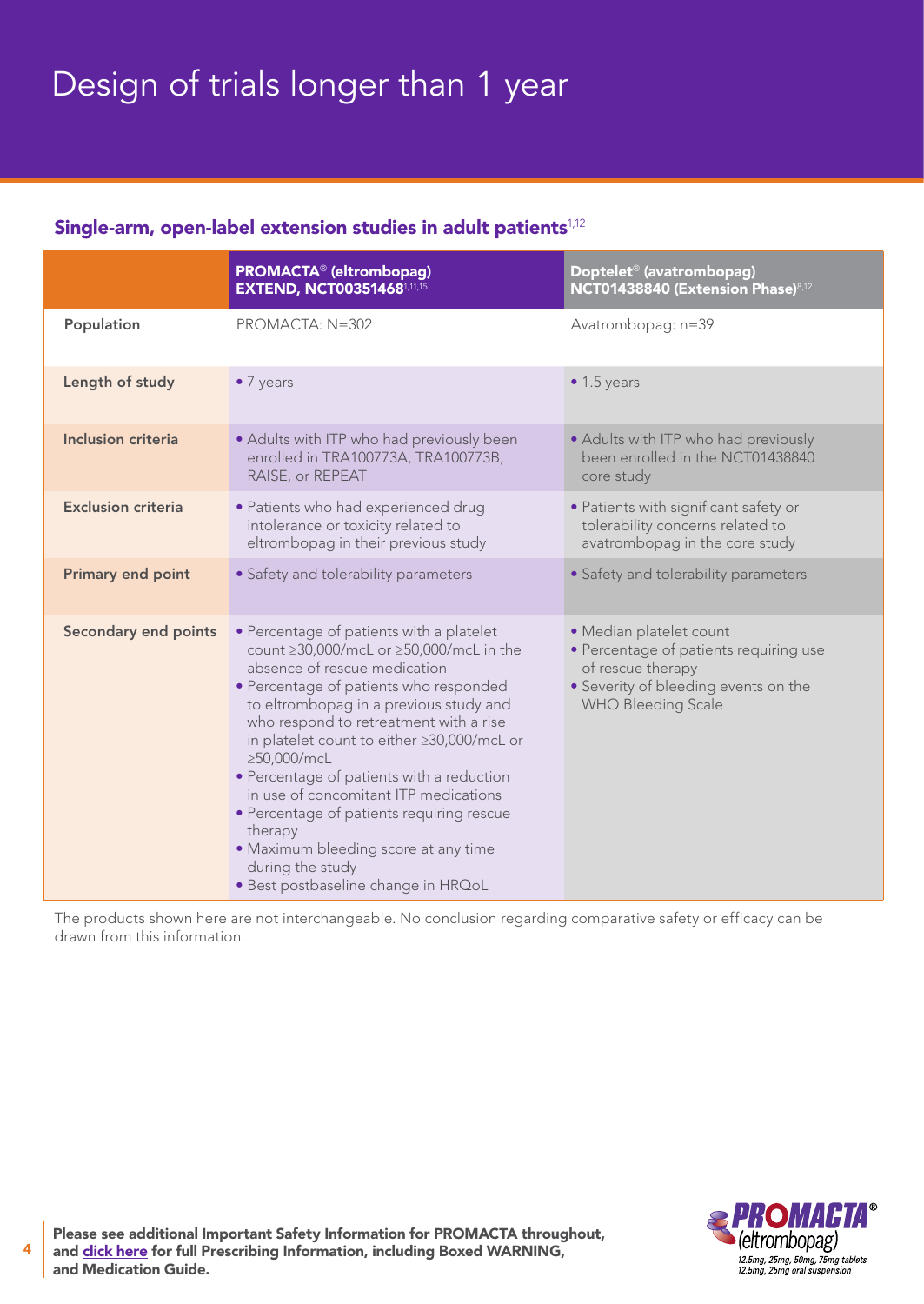## Six-month randomized noninferiority study<sup>16,17</sup>

|                                          | <b>PROMACTA<sup>®</sup></b> (eltrombopag) | Doptelet <sup>®</sup> (avatrombopag) |
|------------------------------------------|-------------------------------------------|--------------------------------------|
| Population<br>$N=23$                     | $n = 11$                                  | $n = 12$                             |
| Mean duration of drug<br>exposure, weeks | 10.5                                      | 15.6                                 |

## Baseline characteristics

The 2 treatment arms were similar with regard to:

- Age
- Sex

5

- Ethnicity
- Baseline platelet count
- Splenectomy status • Use of concomitant ITP medications
- 

The trial was stopped early due to enrollment challenges and a limited study population.<sup>16</sup>



Please see additional Important Safety Information for PROMACTA throughout, and [click here](https://www.novartis.us/sites/www.novartis.us/files/promacta.pdf) for full Prescribing Information, including Boxed WARNING, and Medication Guide.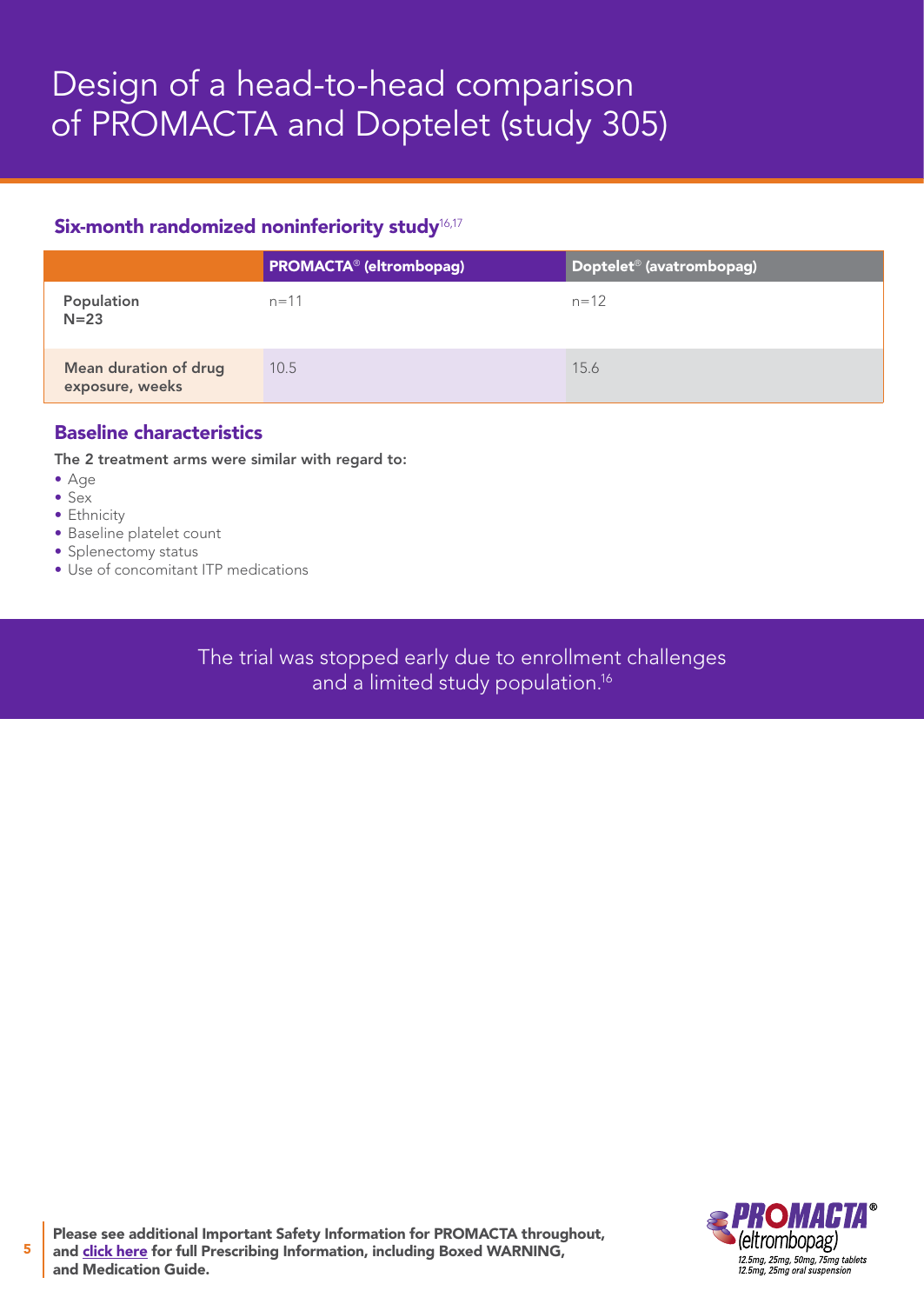## Important Safety Information (continued)

## Important Safety Information for PROMACTA® (eltrombopag) (continued)

### Thrombotic/Thromboembolic Complications

- Thrombotic/thromboembolic complications may result from increases in platelet counts with PROMACTA
- Reported thrombotic/thromboembolic complications included both venous and arterial events, and were observed at low and at normal platelet counts
- Portal vein thrombosis has been reported in patients with chronic liver disease receiving PROMACTA
- To minimize the risk for thrombotic/thromboembolic complications, do not use PROMACTA in an attempt to normalize platelet counts. Follow the dose-adjustment guidelines to achieve and maintain target platelet counts

## Increased Risk of Death and Progression of Myelodysplastic Syndromes (MDS) to Acute Myeloid Leukemia (AML)

- In a clinical trial of patients with intermediate- to high-risk MDS and thrombocytopenia receiving PROMACTA, an increased number of progressions from MDS to AML and deaths have been observed compared to placebo
- PROMACTA is not indicated for the treatment of patients with MDS

#### **Cataracts**

- Development or worsening of cataracts with PROMACTA has been reported with a frequency of 5% to 11% in 6 clinical studies
- Perform a baseline ocular examination prior to initiating PROMACTA. Regularly monitor patients for signs and symptoms of cataracts while on PROMACTA

## Laboratory Monitoring

- Monitor serum liver tests
- During therapy with PROMACTA, assess complete blood counts (CBCs) with differentials, including platelet counts, weekly until a stable platelet count has been achieved. Monitor platelet counts monthly thereafter
- Obtain CBCs with differentials, including platelet counts, weekly for at least 4 weeks following discontinuation of **PROMACTA**
- When switching between the oral suspension and tablet, assess platelet counts weekly for 2 weeks, then follow standard monthly monitoring

## Drug/Drug and Drug/Food Interactions

- PROMACTA must be taken at least 2 hours before or 4 hours after any medications or products containing polyvalent cations such as antacids, calcium-rich foods, and mineral supplements
- Take PROMACTA without a meal or with a meal low in calcium (≤50 mg)

## Adverse Reactions

Across all indications, the most common adverse reactions (≥20% in any indication) were anemia, nausea, pyrexia, ALT increased, cough, fatigue, headache, and diarrhea.

The most common adverse reactions in 3 placebo-controlled clinical trials in patients with persistent or chronic ITP (≥3% and greater than placebo) for PROMACTA were nausea (9%), diarrhea (9%), upper respiratory tract infection (7%), vomiting (6%), increased ALT (5%), myalgia (5%), urinary tract infection (5%), oropharyngeal pain (4%), increased AST (4%), pharyngitis (4%), back pain (3%), influenza (3%), paresthesia (3%), and rash (3%).

The most common adverse reactions in 2 placebo-controlled clinical trials in patients with persistent or chronic ITP 1 year and older (≥3% and greater than placebo) for PROMACTA were upper respiratory tract infection (17%), nasopharyngitis (12%), cough (9%), diarrhea (9%), pyrexia (9%), abdominal pain (8%), oropharyngeal pain (8%), toothache (6%), ALT increased (6%), rash (5%), AST increased (4%), and rhinorrhea (4%).



6